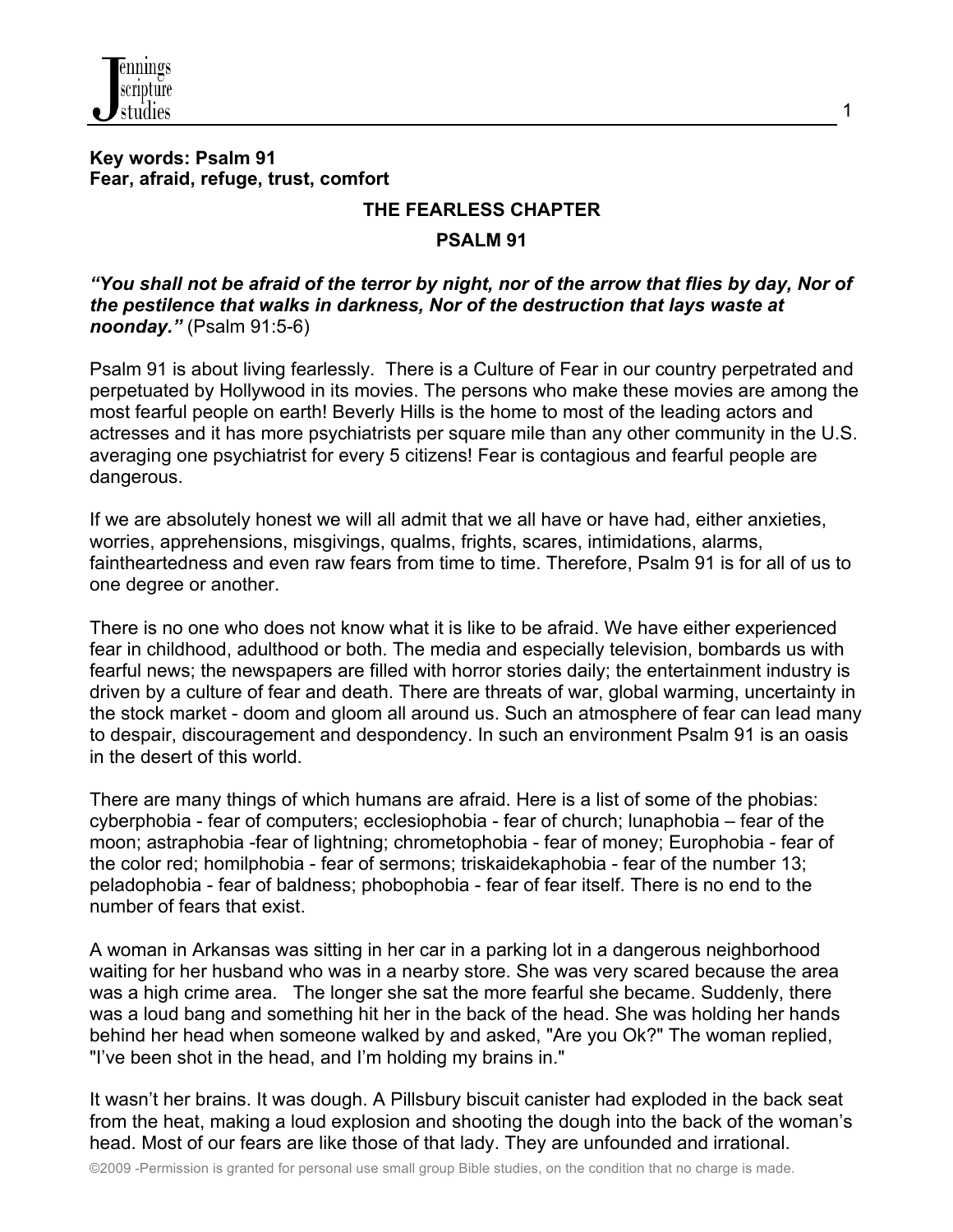**What is fear?** Webster defines fear as: "An unpleasant emotion caused by the anticipation or awareness of danger." Fear is a learned response to what we perceive to be a threat to our well-being which could result in our hurt or harm.

Luke 21:26 tells us about persons who are so fearful that their hearts are failing. However, that need not be, for God has promised deliverance from fear to those who put their total trust in Him.

Psalm 91 contains a message of hope and comfort: *"He who dwells in the secret place of the Most High shall abide under the shadow of the Almighty. I will say of the LORD, "He is my refuge and my fortress; my God, in Him I will trust."* (Psalm 91:1-2)

Living fearlessly is to live life that is not controlled by fear. For us to live like that there are three actions that we must take: (1) We must Face Our Fears; (2) We must Fight Our Fears and (3) We must be Fortified Against Fear.

## **I. WE MUST FACE OUR FEARS**.

There are basically two types of fear: *good fear* and *bad fear*. Concerning good fear, we learn early in life that fire is hot; sharp instruments cut, a door slammed on a finger hurts, etc. We learn that good fear protects us.

Then there is bad fear: When I talk about bad fear I mean all forms of worry, dread, anxiety and terror as a result of not trusting a benevolent Heavenly Father. Bad fear is injurious to our souls, spirits, bodies and our testimony.

Notice the fears that the Psalm writer talks about in Psalm 91: "*snare"* v.3; "*deadly pestilence*" v.3; "*terror of night*" v.5; "*arrow by day*" v.5; "*pestilence*" v.6; *"evil*" v.10; "*plague"* v. 10; "*lion* and *cobra*" v.13.

Half the battle in fighting an enemy is knowing who or what the enemy is. Notice that the writer puts the fears into two categories: fears that are *readily seen* and fears that are *rarely seen*. Let us briefly analyze them both:

## **A. Fears That Are Readily Seen.**

What are the obvious fears in Psalm 91? They are: "*deadly pestilence", "arrows by day", "plagues"*, and "*lions*". In this figurative language we have a picture of that which is visually observable and that terrify some people. These threats are pretty out in the open. Here are examples of enemies that can be readily seen. We know them to be real, they are out in the open, we can observe them, hear their roar, see their form, sense their danger.

However, fear of these dangers comprises the smallest percentage of our fears. An analyst has come up with these following statistics regarding fears:

- 60 % of that which we fear never happens;
- 12% of our fears are about our health;
- 10% are about our past;
- 10% are about petty miscellaneous superstitions;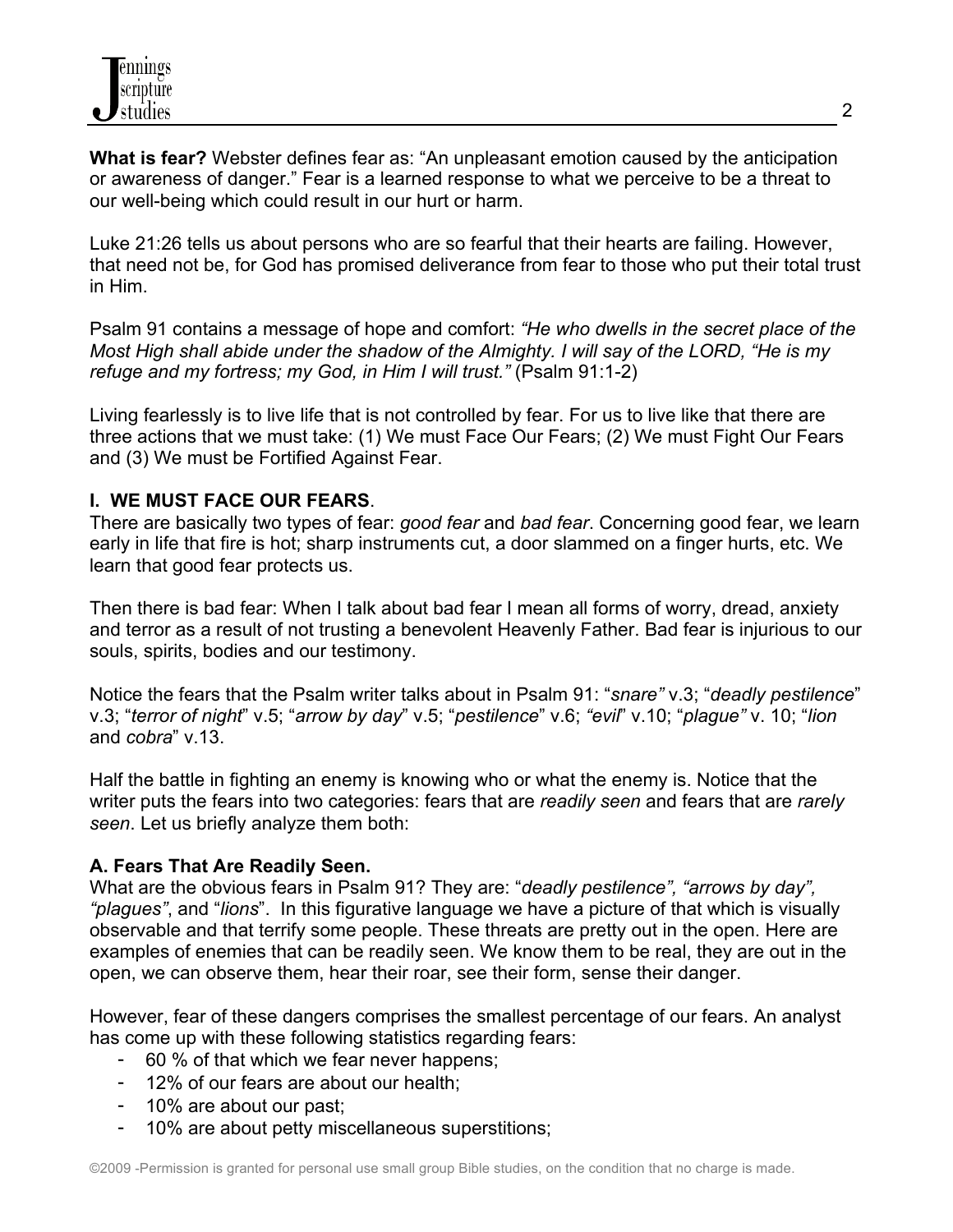- 8 % are real, legitimate threats. In other words, the readily seen fears amount to only 8% of all our fears!

Eugene Peterson, in *The Message,* renders Matt. 6:34 as follows: "*Give your entire attention to what God is doing right now, and don't get worked up about what may or may not happen tomorrow. God will help you deal with whatever hard things come up when the time comes."*

That is an expanded version of: *"Take therefore no thought for the morrow: for the morrow shall take thought for the things of itself. Sufficient unto the day is the evil thereof."* Live one day at a time; do not live yesterday over again today; do not try to live tomorrow today but focus upon today.

### **B. Fears That Are Rarely Seen.**

Back to Psalm 91 - there are: "*snares*", "*terror by night*", "*arrows"* (or bullets) disasters, "*serpents."* We are confronted by some situations that are totally unexpected. We start the day with optimism and cheerfulness and are suddenly confronted with something that was totally unexpected and suddenly our spirits are paralyzed, we are shackled by fear and plunged into despair.

What do we do when confronted by unexpected situations that make us fearful? Do we react just like our unsaved counterparts? Or do we respond with resolute confidence in our sovereign, ever-present, all-powerful, all-wise Heavenly Father?

More than 80 times God says *"do not fear", "do not be afraid", "be not fearful"* or *"fear not".* Those statements are commands, not mere suggestions. Remember, 60% of our fears never happen. A tremendous amount of fear is built up by the imagination. Many times we imagine situations that never actually happen.

Have you ever had an injection with a needle? Gone to dentist for a tooth extraction? Had surgery? Our imaginations ran away with us – we perspired – pulse raced. When it was all over we said, "It wasn't half as bad as I imagined it would be."

I had a dentist whose name was, believe it or not, Dr. Hurt! He had a sense of humor for he had an embroidered sign on the wall in front of his dental chair that read:

> "One thing I have learned While living through the years, Is that fear brings more pain Than does the pain it fears." - Shakespeare

The point to all this is that "fear brings more pain than does the pain it fears." Former U.S. President James A. Garfield said, "I have had many fears in my life, but the worst of them never came." President Franklin D. Roosevelt said, "We have nothing to fear but fear itself."

©2009 -Permission is granted for personal use small group Bible studies, on the condition that no charge is made. So, in order to live fearlessly we must face our fears. We must ask ourselves, "What is the origin of my fears?" The spirit of fear comes from one of 3 directions: from God, from the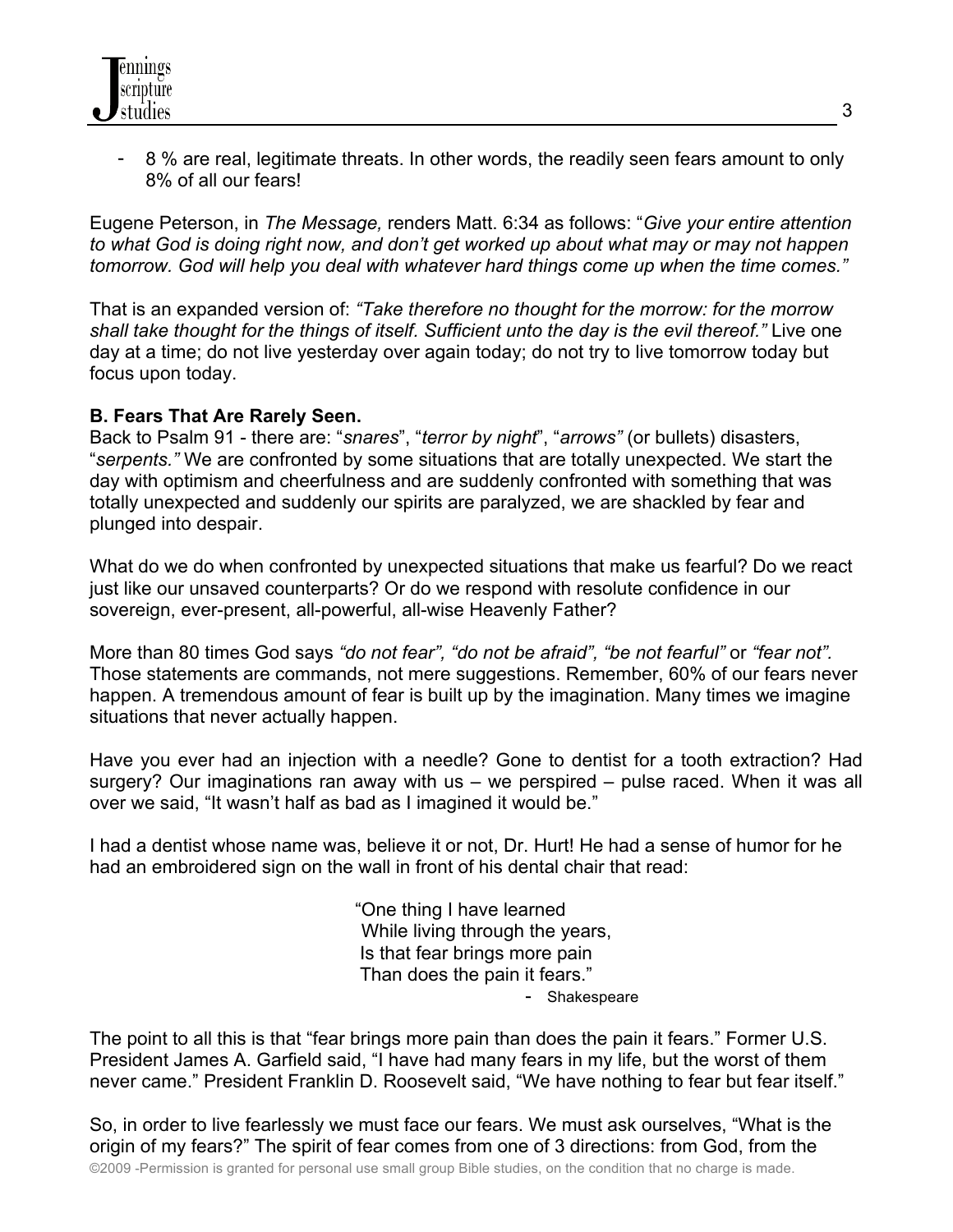

devil, or from humans including oneself. We can rule out one source very quickly – *"For God has not given us a spirit of fear and timidity, but of power, love and self-control."* (2 Timothy 1:7)

One of the popular T-shirts worn by young people today has the words, "No Fear" on them. Most of them are living scared. Those T-shirts represents false courage or denial or both. Courage is not the absence of fear, it is the mastery of fear! However, we cannot master our fears unless and until we face them, analyze them and know what they are. However, that is not enough, we must fight our fears.

### **II. WE MUST FIGHT OUR FEARS.**

Our fears attack us or we attack them! We must be pro-active in recognizing our fears and in resisting our fears.

There is the human side and the divine side to overcoming fears. God will help us but first we must be willing to help ourselves. We must go on the offensive against our own fears by appropriating God's promises to us!

Look at Psalm 91:14 and15 - *"Because he loves me," says the LORD, "I will rescue him; I will*  protect him, for he acknowledges my name. He will call upon me, and I will answer him; I will *be with him in trouble, I will deliver him and honor him."*

According to these two verses, how do we overcome a fear attack? In threatening and/or dangerous situations the Lord says:

- 1) *"Because he loves me," says the LORD, "I will rescue him…"* Therefore, **Count upon God's power!**
- 2) "*I will protect him, for he acknowledges my name."* Therefore, **Concentrate upon God's protection!**
- 3) "*He will call upon me, and I will answer him…."* Therefore, **Call upon God in prayer!**
- 4) "*I will be with him in trouble, I will deliver him and honor him."* Therefore, **Consider God's presence!**

Note the 6 "*I wills"* in Ps. 91:14-16 - God says *"I will rescue", "I will protect", "I will answer", "I will be with him", "I will deliver", "I will honor him."* Why, then, would we say, "I will fear?"

Why does God deliver us from fear? Because fear is the opposite of love and God is love, not fear: *"God is love. Whoever lives in love lives in God, and God in him."* And v.18 *- "There is no fear in love. But perfect love drives out fear, because fear has to do with punishment. The one who fears is not made perfect in love."* (I John 4:16 & 18)

Fear cannot exist in the atmosphere of divine love. Fear imprisons, love liberates; fear paralyzes, love empowers; fear disheartens, love encourages; fear sickens, love heals.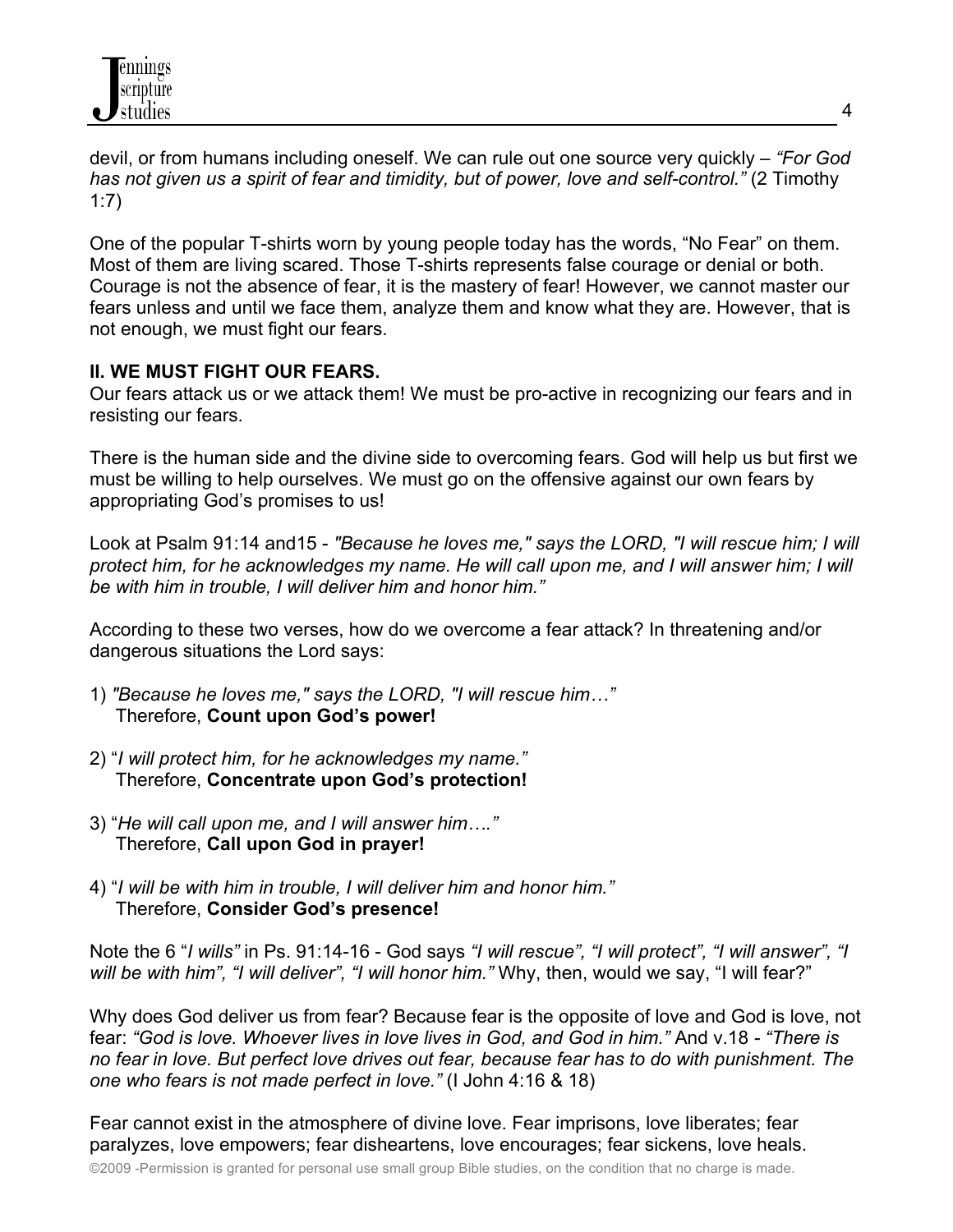We must face our fears and fight our fears. This is only part of the equation. The best part is that we can be fortified against fear.

# **III. WE MUST BE FORTIFIED AGAINST FEARS**. Psalm 91:1-2

*"He who dwells in the shelter of the Most High will rest in the shadow of the Almighty. I will say of the LORD, "He is my refuge and my fortress, my God, in whom I trust."* 

When we are trusting in Him completely then:

## **A. We Are Sheltered by The Most High.**

"…..*in the shelter of the Most High…."*

## **B. We Are in The Shadow of The Almighty.**

"…. *in the shadow of the Almighty."*

## **C. We Are in The Safety of God.**

*"He is my refuge and my fortress, my God, in whom I trust."* 

I have traveled over much of the Amazon Jungle both in boats and private planes. It is a most beautiful place but also a most dangerous place. One tribe in the Amazon jungle has a unique practice for training young men to be fearless. About the age of 12 the father blindfolds the son and takes him deep into the dense jungle to spend the night alone with the wild animals. Once the desired destination is reached the father leaves. The son is free to remove the blindfold.

A certain young man's time came to be initiated into manhood. He was taken into the jungle and left for the night. Every time a twig snapped, he would visualize a wild animal ready to pounce. Every time an animal howled, he imagined he would be attacked from out of the darkness. No doubt it was a terrifying night. After what seemed like an eternity, the first rays of sunlight entered the interior of the forest. Looking around, the boy saw only dense vegetation. Then, to his utter astonishment, he beheld dimly the figure of a man standing not far away, armed with a bow and arrow. It was his father. He had been there all night.

We have our Savior's assurance that He will *"never leave you nor forsake you"* (Heb. 13:5) When we place our trust in God alone, we are fortified against fear.

I can sense that someone may be thinking, "But hurtful things happen to the very best Christians – bad things do happen to good people, so Psalm 91 does not work for everyone!" If we think that way it is because we are confusing two different principles: the principle of *pain* and the principle of *fear.* Pain is what the curse of a sinful nature does to us; fear is what we do to ourselves.

God does not make provision for *painless living* but for *fearless living*! Listen to the testimony of King David: *"I sought the Lord, and he heard me and delivered Me from all my fears."* (Psalm 34:4) He did not say God delivered him from all his threats, dangers or hurts! Remember, Saul harassed and hunted him and God did not stop Saul from doing so. God is